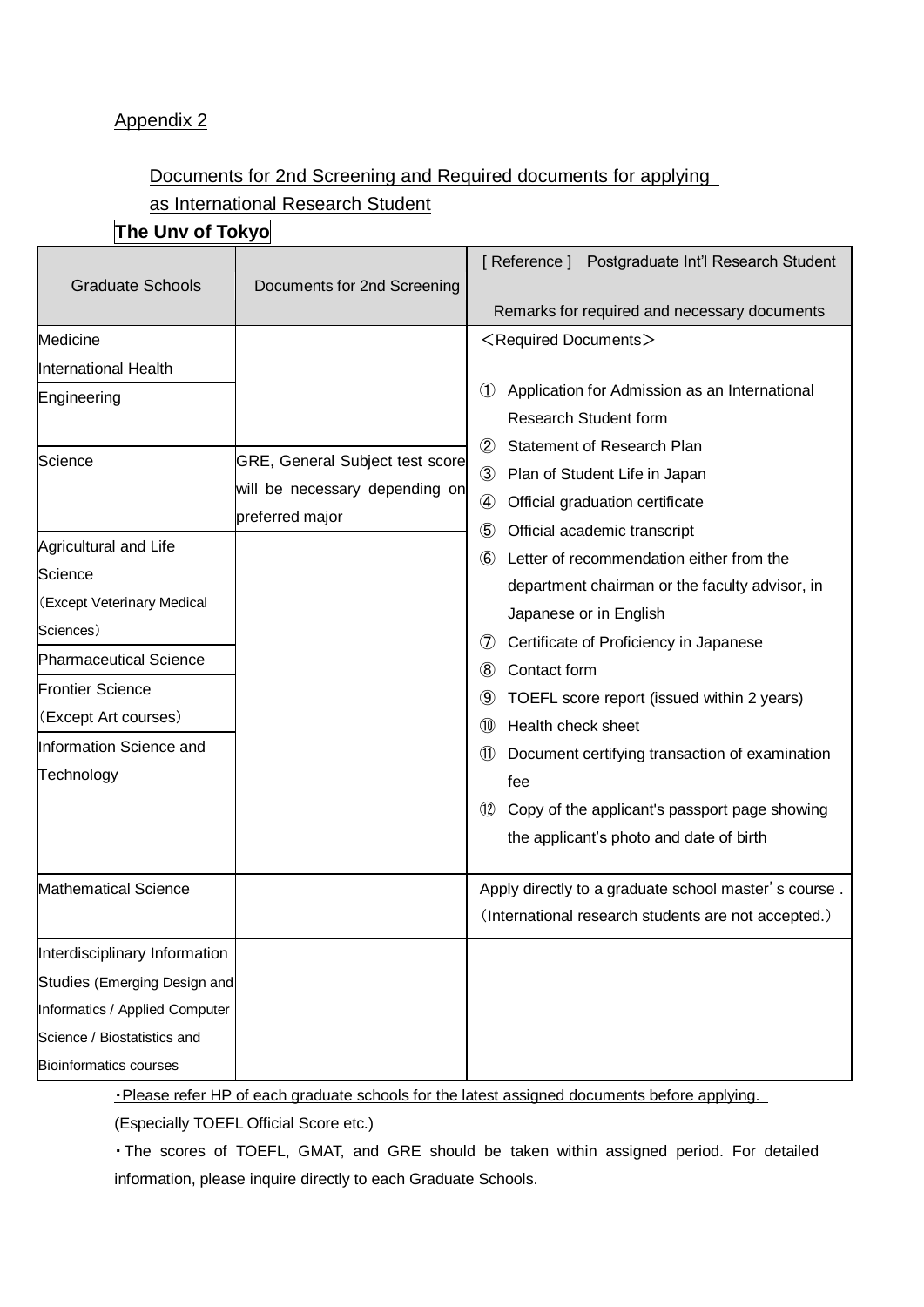| <b>Kyoto Unv</b>                                                                                                                                                                                                                                                                          |                                                                                                                                                                                                                                                                                                                                                                                                                                                                                                                                                                                   |                                                                                                                                                                                                                                                                                                                                                                                                                                                                                                                                                                                                                                                                                                                                                                                                                                                                                                                              |
|-------------------------------------------------------------------------------------------------------------------------------------------------------------------------------------------------------------------------------------------------------------------------------------------|-----------------------------------------------------------------------------------------------------------------------------------------------------------------------------------------------------------------------------------------------------------------------------------------------------------------------------------------------------------------------------------------------------------------------------------------------------------------------------------------------------------------------------------------------------------------------------------|------------------------------------------------------------------------------------------------------------------------------------------------------------------------------------------------------------------------------------------------------------------------------------------------------------------------------------------------------------------------------------------------------------------------------------------------------------------------------------------------------------------------------------------------------------------------------------------------------------------------------------------------------------------------------------------------------------------------------------------------------------------------------------------------------------------------------------------------------------------------------------------------------------------------------|
| <b>Graduate Schools</b>                                                                                                                                                                                                                                                                   | Documents for 2nd Screening                                                                                                                                                                                                                                                                                                                                                                                                                                                                                                                                                       | [Reference] Int'l Research Student<br>Remarks for required and necessary documents                                                                                                                                                                                                                                                                                                                                                                                                                                                                                                                                                                                                                                                                                                                                                                                                                                           |
| Medicine<br><b>Medical Science</b><br>Science<br><b>Pharmaceutical Science</b><br>Engineering<br>Agriculture<br>Human and<br><b>Environmental Studies,</b><br>Human Coexistence<br>(Cognitive and<br>Behavioral Sciences /<br>Mathematical Science) /<br>Interdisciplinary<br>Environment | $\circled{1}$<br>JLPT, N1 Level<br>$^{\circledR}$<br>EJU(Japanese as a foreign<br>language), reading,<br>listening and listening-<br>reading comprehension,<br>over 320 points, writing<br>over 40 points<br>J.TEST, A-D level exam,<br>$\circled{3}$<br>over 700 points<br><b>TOEFL Internet-based</b><br>$\bf(4)$<br>Test, over 80 points<br><b>TOEFL Computer-based</b><br>$\circledS$<br>Test, over 213 points<br>$\circled{6}$<br><b>TOEFL Paper-based Test,</b><br>550 points<br>TOEIC open test (bridge,<br>$\circledcirc$<br>IP, SW are not accepted),<br>over 730 points | <required documents=""><br/><math>\circled{1}</math><br/>Application form for Admission and CV<br/><math>\circled{2}</math><br/>Photo<br/><math>\circled{3}</math><br/>Evidence of application fees payment<br/><math>\circled{4}</math><br/>Original academic transcript and<br/>graduation<br/>certificate<br/><math>\circledS</math><br/>Statement of Research Plan<br/><math>\circled6</math><br/>Permission letter and singed pledge agreement<br/>from supervisor<br/><math>\circledcirc</math><br/>Self-addressed envelope with stamp<br/><math>\circledR</math><br/>Copy of university diploma<br/><math>\circled{9}</math><br/>Letter of recommendation from supervisor, in<br/>Japanese or in English<br/>(10)<br/>Certificate of residence or copy of residence<br/>card<br/><math>\circled{\textsf{n}}</math><br/>Passport copy<br/><math>\circled{12}</math><br/>Application fee transferred receipt</required> |
| <b>Energy Science</b>                                                                                                                                                                                                                                                                     |                                                                                                                                                                                                                                                                                                                                                                                                                                                                                                                                                                                   |                                                                                                                                                                                                                                                                                                                                                                                                                                                                                                                                                                                                                                                                                                                                                                                                                                                                                                                              |
| Informatics                                                                                                                                                                                                                                                                               |                                                                                                                                                                                                                                                                                                                                                                                                                                                                                                                                                                                   |                                                                                                                                                                                                                                                                                                                                                                                                                                                                                                                                                                                                                                                                                                                                                                                                                                                                                                                              |
| <b>Biostudies</b>                                                                                                                                                                                                                                                                         |                                                                                                                                                                                                                                                                                                                                                                                                                                                                                                                                                                                   |                                                                                                                                                                                                                                                                                                                                                                                                                                                                                                                                                                                                                                                                                                                                                                                                                                                                                                                              |

• Please refer HP of each graduate schools for the latest assigned documents before applying.

(Especially TOEFL Official Score etc.)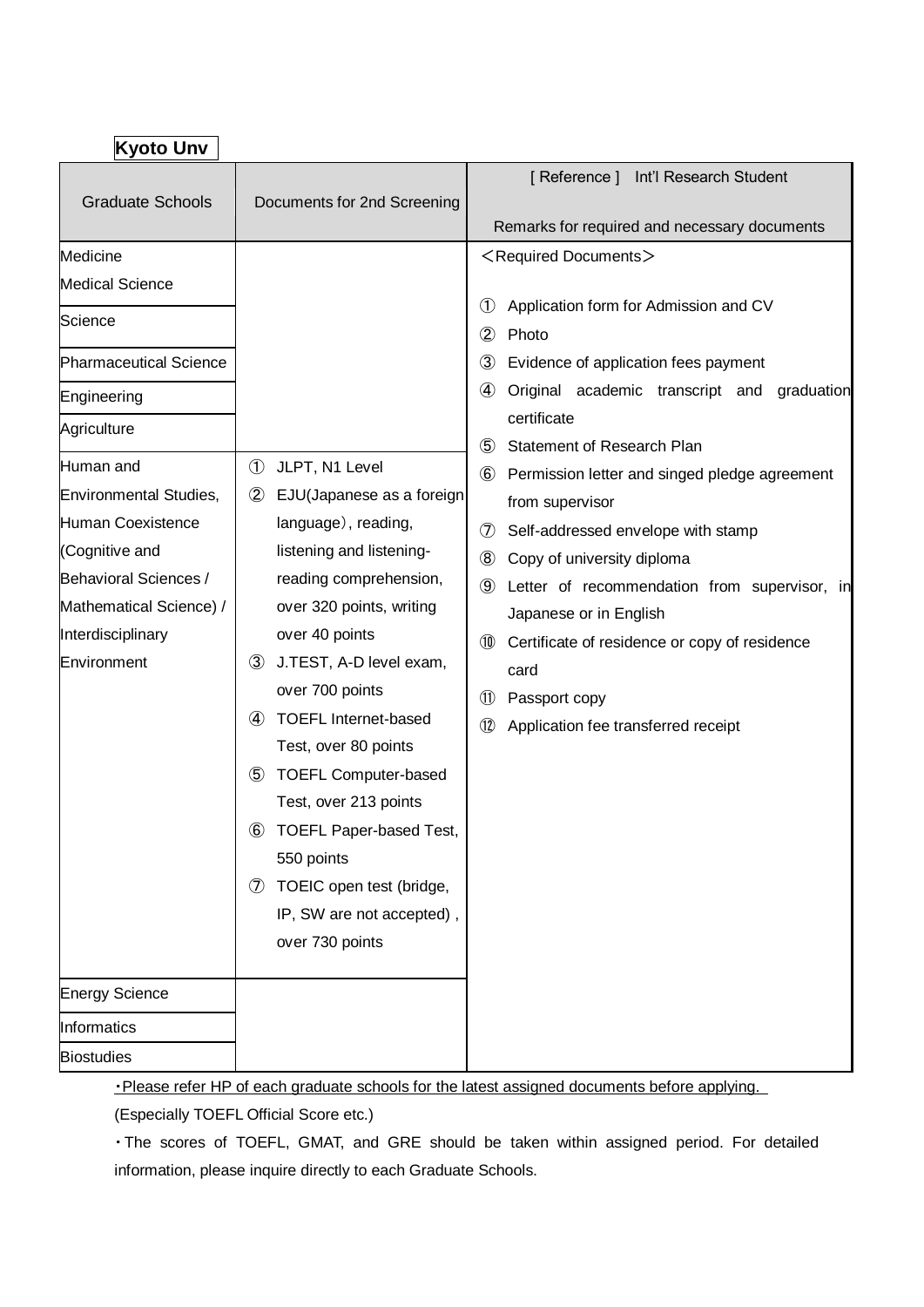| Nagoya Unv                       |                             |                |                                                               |
|----------------------------------|-----------------------------|----------------|---------------------------------------------------------------|
| <b>Graduate Schools</b>          | Documents for 2nd Screening |                | [ Reference ] Int'l Research Student                          |
|                                  |                             |                | Remarks for required and necessary documents                  |
| Medicine                         |                             |                | <required documents=""></required>                            |
| <b>Medical Science</b>           |                             |                |                                                               |
| Science                          |                             | $\circled{1}$  | Application form                                              |
|                                  |                             | $\circled{2}$  | Certificate of graduation of the school last<br>attended      |
| <b>Mathematics</b>               |                             | $\circled{3}$  | Academic transcript of the school last attended               |
|                                  |                             |                | 4 Recommendation letter from the president or                 |
| Engineering                      |                             |                | academic adviser of the school last attended                  |
|                                  |                             |                | addressed to the academic adviser at this                     |
| <b>Bio agricultural Sciences</b> |                             |                | school                                                        |
|                                  |                             |                | 5 Personal History                                            |
|                                  |                             | $\circled{6}$  | Copy of the applicant's passport                              |
| <b>Environmental Studies</b>     |                             | $\circledcirc$ | Certificate of your citizenship or copy of family<br>resister |
|                                  |                             | $\circled{8}$  | Document certifying your ability to finance<br>yourself       |
| Informatics                      |                             | $\circled{9}$  | <b>Statement of Research Plan</b>                             |
| <b>Pharmaceutical Sciences</b>   |                             |                |                                                               |
|                                  |                             |                |                                                               |

・Please refer HP of each graduate schools for the latest assigned documents before applying.

(Especially TOEFL Official Score etc.)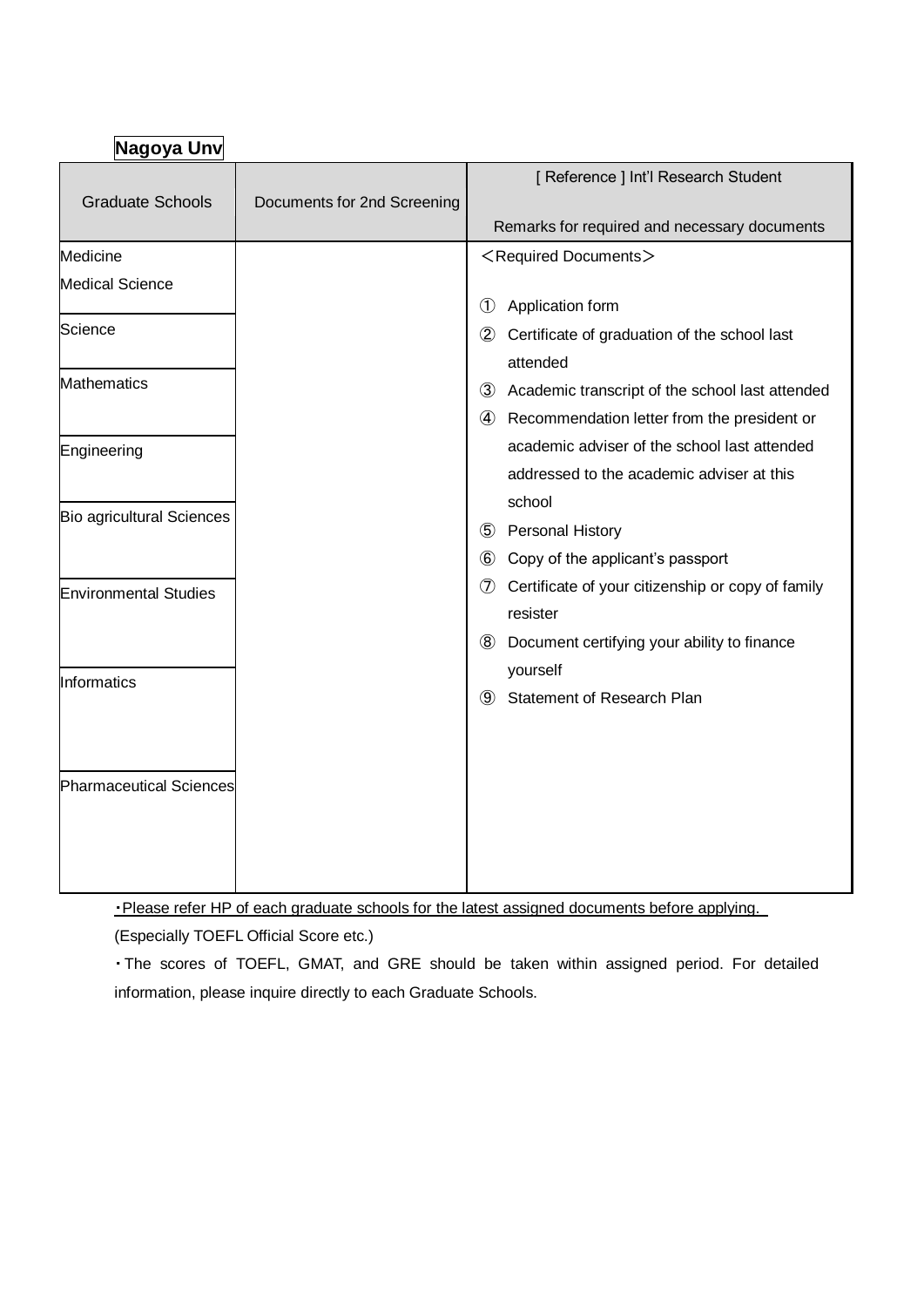| $\left\lceil \text{conv}_{\mathbf{U}} \right\rceil$ וערישט ווואסונוגוני פון ווי |                             |                                                                  |  |
|---------------------------------------------------------------------------------|-----------------------------|------------------------------------------------------------------|--|
|                                                                                 |                             | [ Reference ] Int'l Research Student                             |  |
| <b>Graduate Schools</b>                                                         | Documents for 2nd Screening |                                                                  |  |
|                                                                                 |                             | Remarks for required and necessary documents                     |  |
| Science                                                                         |                             | <required documents=""></required>                               |  |
|                                                                                 |                             |                                                                  |  |
|                                                                                 |                             | $\textcircled{\small{1}}$<br>Application form                    |  |
| Engineering                                                                     |                             | $^{\circledR}$<br>Official academic transcript                   |  |
|                                                                                 |                             | $\circled{3}$<br>Certificate(s) confirming Graduation and Degree |  |
| <b>Materials and Chemical</b>                                                   |                             | or Expected graduation and Degree                                |  |
| Technology                                                                      |                             | Application fee paid proof<br>$\left( 4\right)$                  |  |
| Computing                                                                       |                             | $\circledS$<br>Certificate of Eligibility application form       |  |
| Life Science and                                                                |                             |                                                                  |  |
| Technology                                                                      |                             |                                                                  |  |
| <b>Environment and Society</b>                                                  |                             |                                                                  |  |
|                                                                                 |                             |                                                                  |  |
|                                                                                 |                             |                                                                  |  |
|                                                                                 |                             |                                                                  |  |

## **Tokyo Institute of Technology**

・Please refer HP of each graduate schools for the latest assigned documents before applying.

(Especially TOEFL Official Score etc.)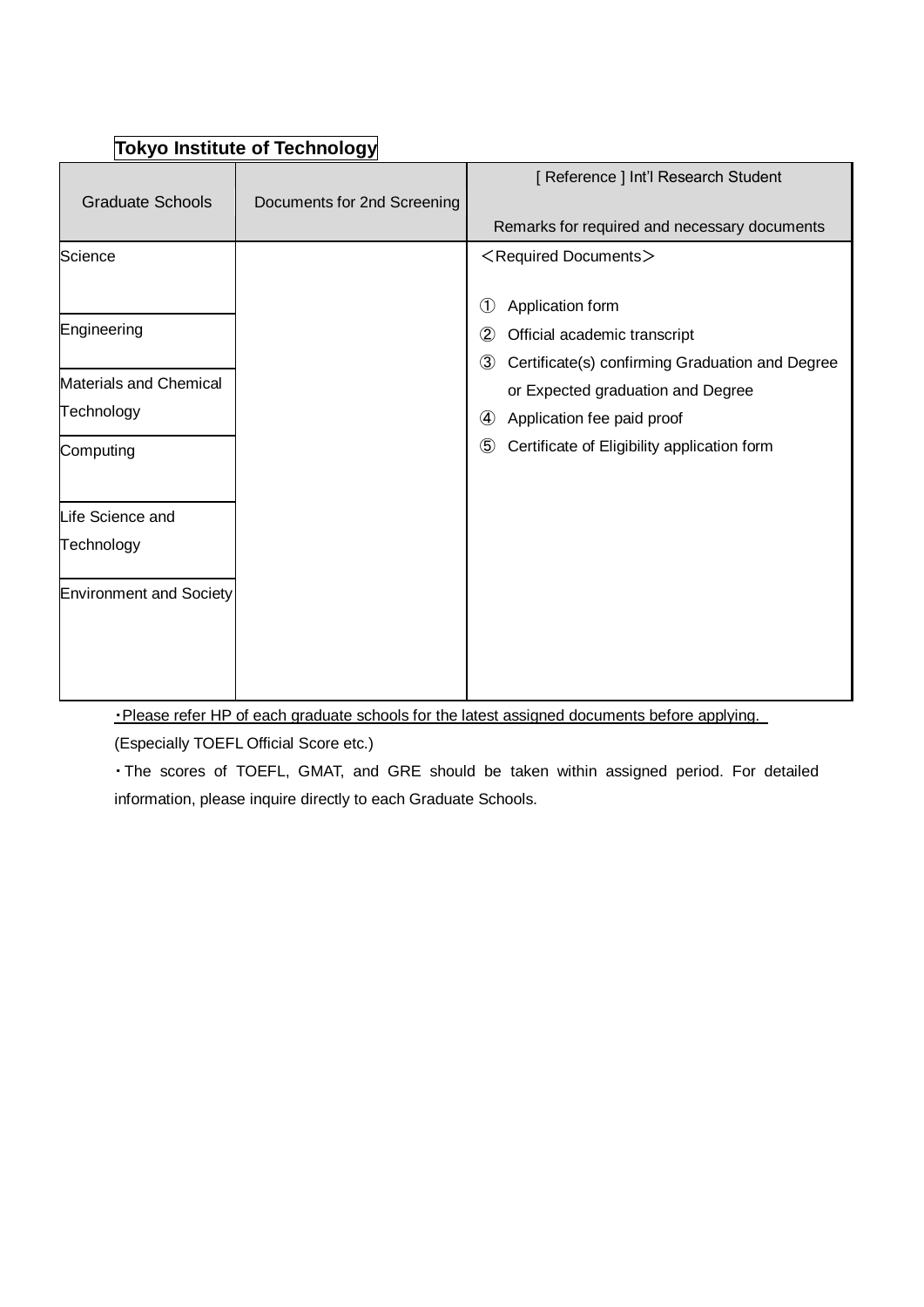| Ochanomizu Unv                        |                             |                                                              |
|---------------------------------------|-----------------------------|--------------------------------------------------------------|
| Programs in the<br>Graduate School of | Documents for 2nd Screening | [Reference] Int'l Research Student                           |
| Humanities and                        |                             | Remarks for required and necessary documents                 |
| <b>Sciences</b>                       |                             |                                                              |
| <b>Life Sciences</b>                  |                             | <required documents=""></required>                           |
|                                       |                             | Application form<br>(1)                                      |
|                                       |                             | $\circled{2}$<br>Certificate of graduation or certificate of |
| <b>Advanced Sciences</b>              |                             | expected graduation                                          |
|                                       |                             | $\circled{3}$<br>Academic transcript                         |
|                                       |                             | $\bf(4)$<br>Letter of recommendation from the dean or        |
|                                       |                             | academic adviser of the school last attended                 |
|                                       |                             | $\circledS$<br>Statement of Research Plan                    |
| Cooperative Major in                  |                             | $\circledast$<br>Certificate of Japanese Proficiency         |
| Human Centered                        |                             | $\circledcirc$<br>Document certifying ability to finance     |
| Engineering                           |                             | $\circledR$<br>Copy of resident register                     |
|                                       |                             |                                                              |

#### ・Please refer HP of each graduate schools for the latest assigned documents before applying.

(Especially TOEFL Official Score etc.)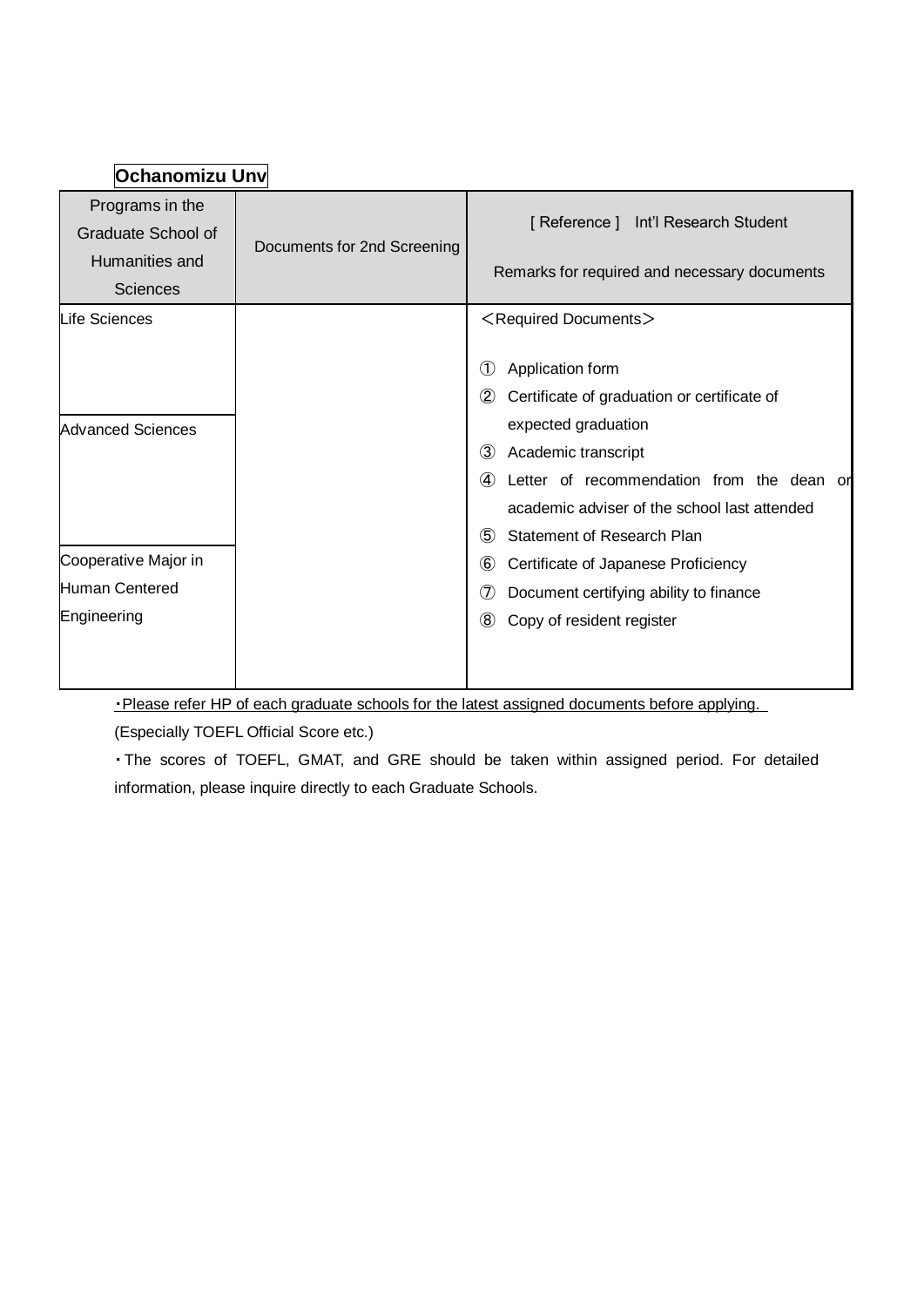# **Kagawa Nutrition Unv**

| <b>Graduate Schools</b>                             | Documents for 2nd Screening | [Reference] Int'l Research Student<br>Remarks for required and necessary documents                                                                                                                                         |
|-----------------------------------------------------|-----------------------------|----------------------------------------------------------------------------------------------------------------------------------------------------------------------------------------------------------------------------|
| <b>Nutrition Sciences</b><br><b>Health Sciences</b> |                             | <required documents=""><br/>Pre-forma Application form<br/>(1)<br/><math>\circledZ</math><br/>CV<br/>③<br/>Certificate of graduation<br/>Certificate from scholarship organization<br/><math>\circled{4}</math></required> |

・Please refer HP of each graduate schools for the latest assigned documents before applying.

(Especially TOEFL Official Score etc.)